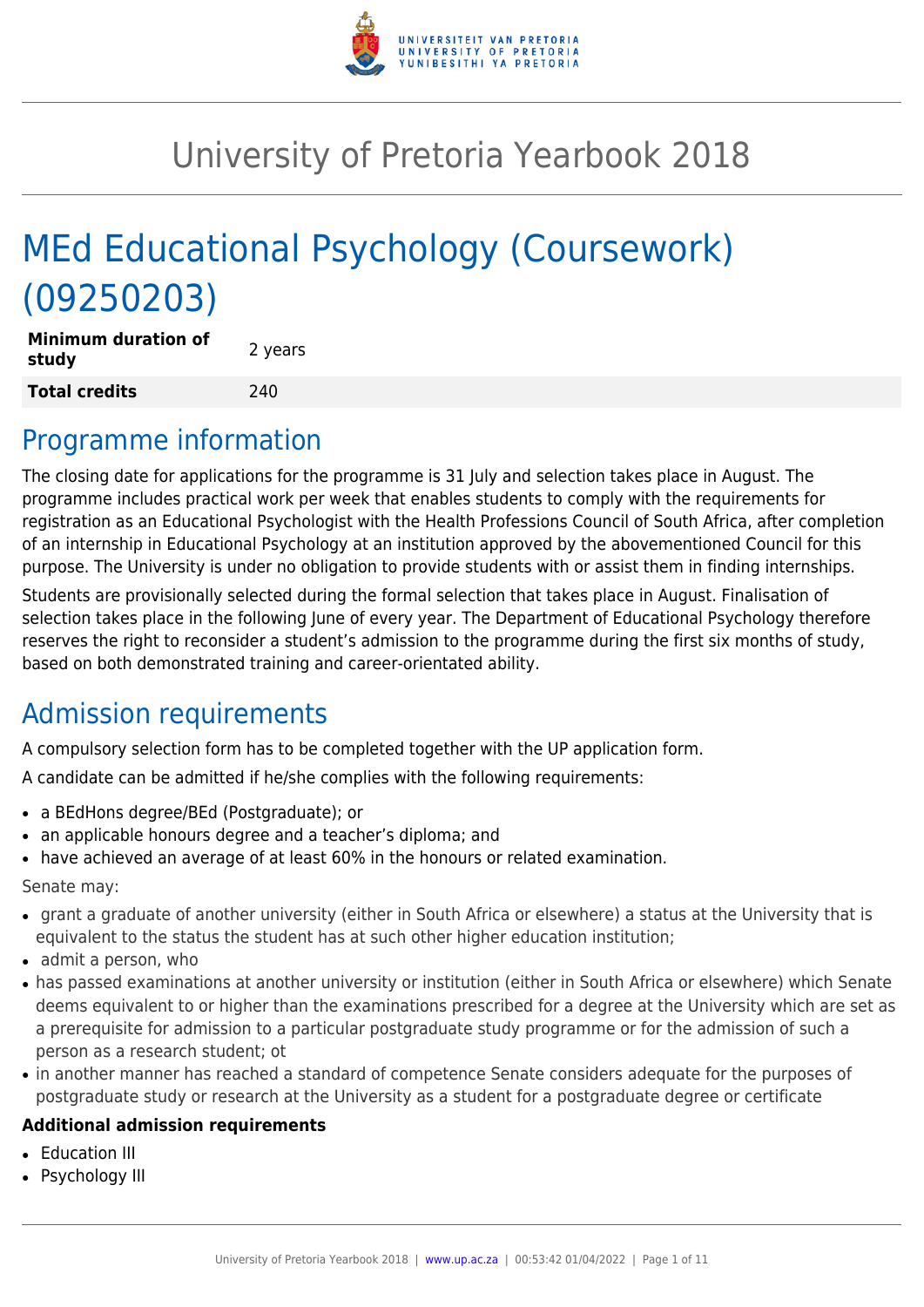

• BEdHons degree in Educational Psychology/BPsych-degree/Honours degree in Psychology

## Additional requirements

All applications are subject to selection.

Selection is based on:

- meeting the minimum academic requirements required for admission;
- previous academic performance:
- applicable academic and/or teaching background;
- availability of supervision for the required research project;
- proven academic potential which may include academic communication and computer application skills;
- additionally, an interview may be requested;
- the requirements of professional registration bodies;
- the discretion of the head of department.

## Other programme-specific information

- Renewal of registration after the two-year period is permitted only under special circumstances in which case the head of department may give approval for a limited fixed extension of this period in terms of the set procedures.
- Students will be granted two opportunities to pass NMQ 800. Unsuccessful candidates will not be allowed to continue with the programme.
- This requirement applies to both the full research as well as the coursework master's degrees.

## Research information

All master's students must submit a dissertation or a mini-dissertation and must pass Research Proposal (NMQ 800). For the MEd research degree programmes, a dissertation on a topic approved by the Dean on the recommendation of the Head of department must be submitted, following the approval of a complete research proposal. A literature study is not acceptable.

- One publishable article based on the research that the student conducted for the dissertation or the minidissertation and approved by the supervisor, must be submitted. The article must be submitted at the offices of Student Administration before 15 February for the Autumn graduation ceremonies and before 15 July for the Spring graduation ceremonies.
- In addition to the copies referred to above, each successful student must submit a bound paper copy as well as two electronic copies of the approved mini-dissertation/dissertation to the Head: Student Administration in the format specified by the faculty and in accordance with the minimum standards set by the Department of Library Services
- (see http://upetd.up.ac.za/authors/ publish/ standards.htm#specs), before 15 February for the Autumn graduation ceremonies and before 15 July for the Spring graduation ceremonies. Failure to meet these deadlines will result in the degree being awarded during a subsequent series of graduation ceremonies.
- All students have to submit a research proposal during the first year of registration and defend it successfully before a panel of examiners appointed by the Dean, in collaboration with the Head of department, Supervisor and Research Coordinator, before they can start with the research.
- Students have to apply for ethical clearance to the Head of department and Ethics Committee and only commence with field work once the application for ethical clearance has been approved by the Ethics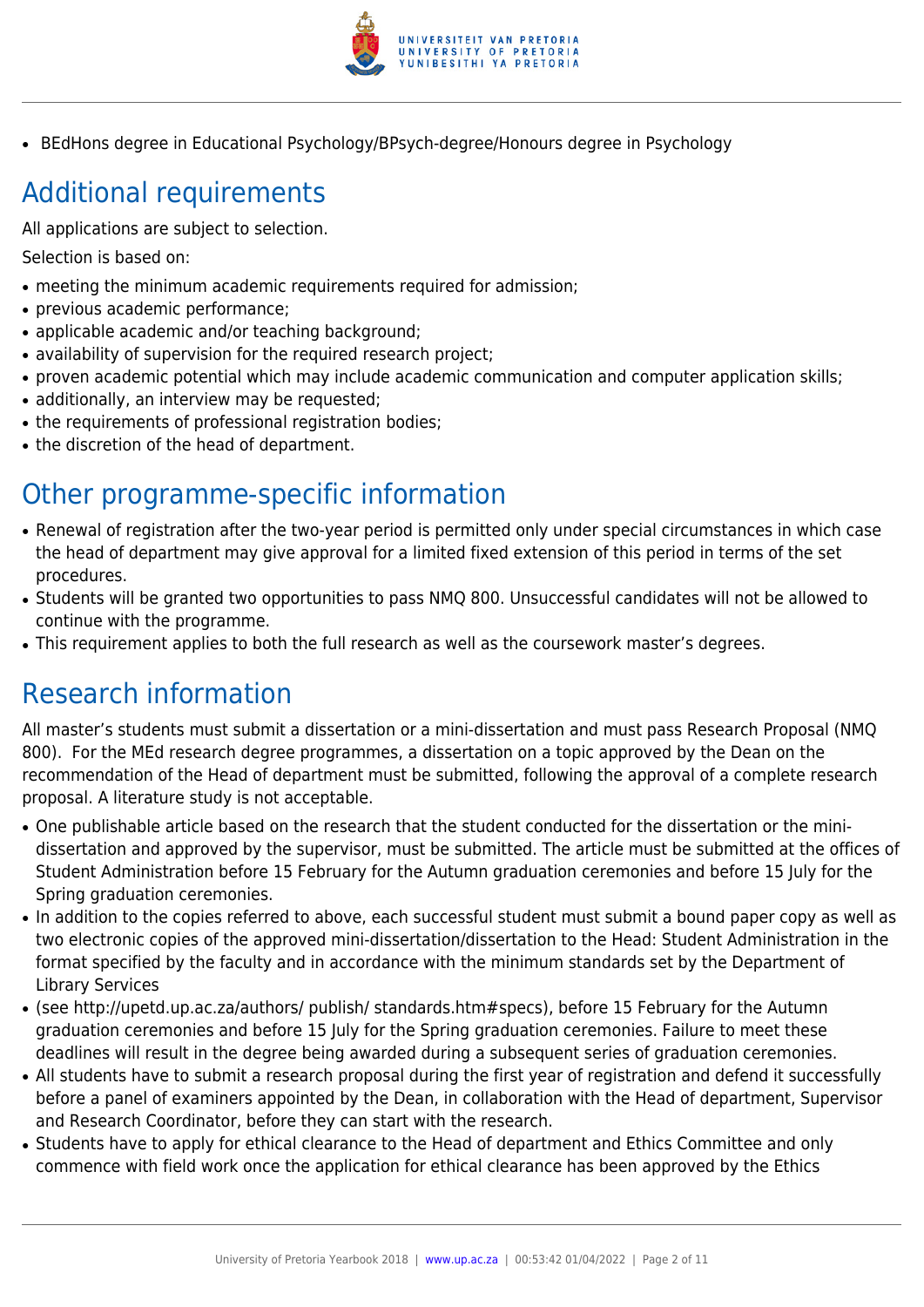

Committee.

- Students have to present a progress report on the research to the Supervisor annually. Continued reregistration depends on satisfactory annual progress.
- All students have to attend the research capacity building sessions on quantitative and qualitative research at master's level.

## Pass with distinction

The MEd degree with coursework is conferred with distinction on a student who obtains 75% in the minidissertation and an average of 75% in the remaining modules.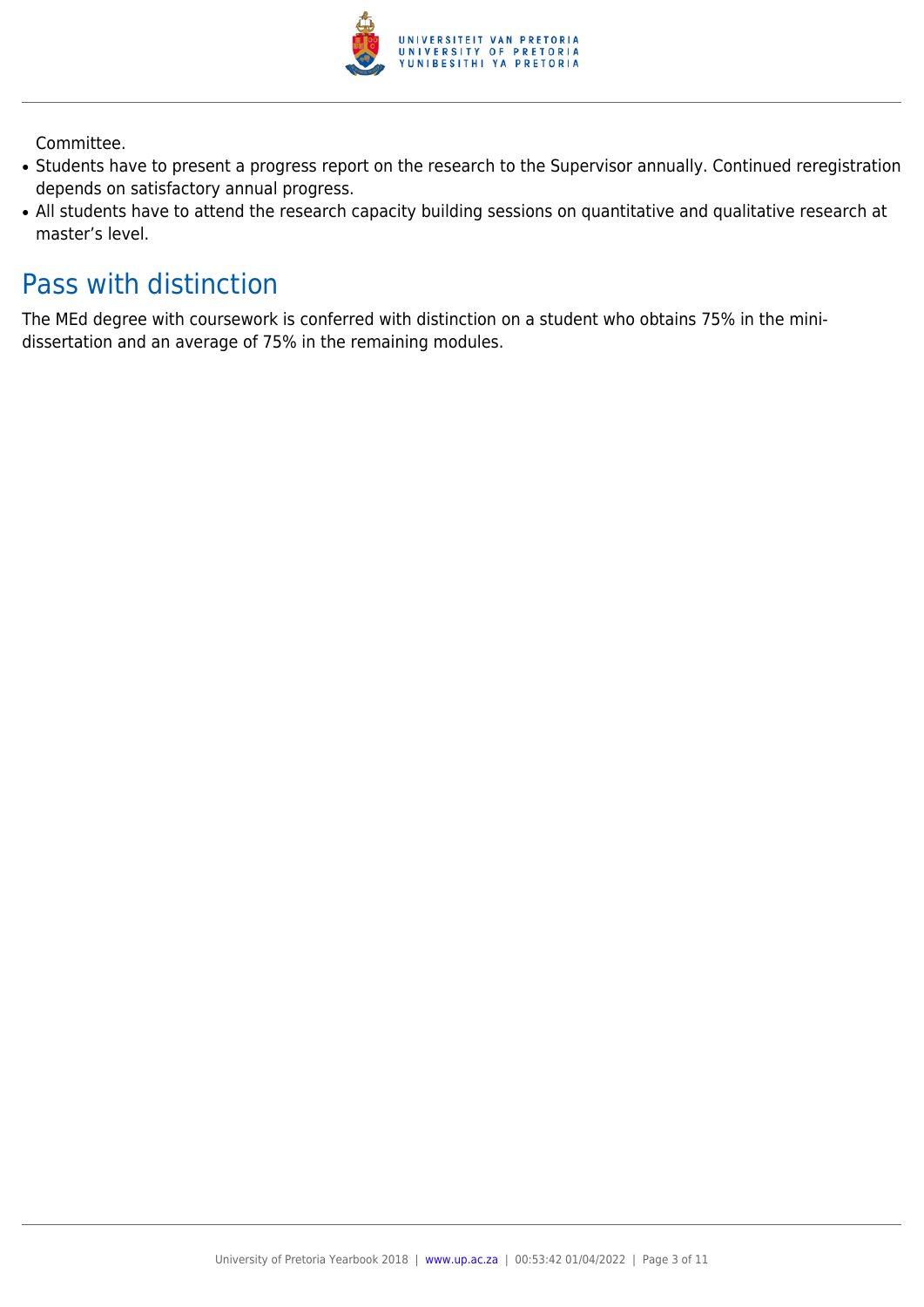

## Curriculum: Year 1

#### **Minimum credits: 240**

All the Core modules, NMQ 800 (Research proposal) and one of the mini-dissertations (BOP, ODK, OPG or OUB 895) should be selected in the 1st year. When the "Research proposal" has been passed in the 1st year, only the "mini-dissertation" should be selected again in the final year. Students will be granted two opportunities to pass NMQ 800.

### **Fundamental modules**

#### **Research proposal 800 (NMQ 800)**

| <b>Module credits</b>         | 30.00                                       |
|-------------------------------|---------------------------------------------|
| <b>Prerequisites</b>          | No prerequisites.                           |
| Language of tuition           | Afrikaans and English are used in one class |
| <b>Department</b>             | <b>Education Deans Office</b>               |
| <b>Period of presentation</b> | Year                                        |

#### **Module content**

Development of a research proposal. Research methodology. Overview and principles of quantitative and qualitative research methodology. Data collection methods, data analysis methods, paradigm analysis and theoretical frameworks for educational studies. Global theoretical perspectives in education.

### **Core modules**

#### **Career orientation pedagogics 804 (BOP 804)**

| <b>Module credits</b>         | 15.00                                       |
|-------------------------------|---------------------------------------------|
| <b>Prerequisites</b>          | No prerequisites.                           |
| Language of tuition           | Afrikaans and English are used in one class |
| <b>Department</b>             | <b>Educational Psychology</b>               |
| <b>Period of presentation</b> | Year                                        |

#### **Module content**

The career management process: Theory and application; stages of career development; contemporary issues in career management; career management in work organisations; postmodern approach to career management. The practice of guidance and counselling: Interviewing, implementation and interpretation of media, diagnosing, referring and report writing.

#### **Assessment for learning and development 874 (ODD 874)**

| <b>Module credits</b> | 15.00                                       |
|-----------------------|---------------------------------------------|
| <b>Prerequisites</b>  | No prereguisites.                           |
| Language of tuition   | Afrikaans and English are used in one class |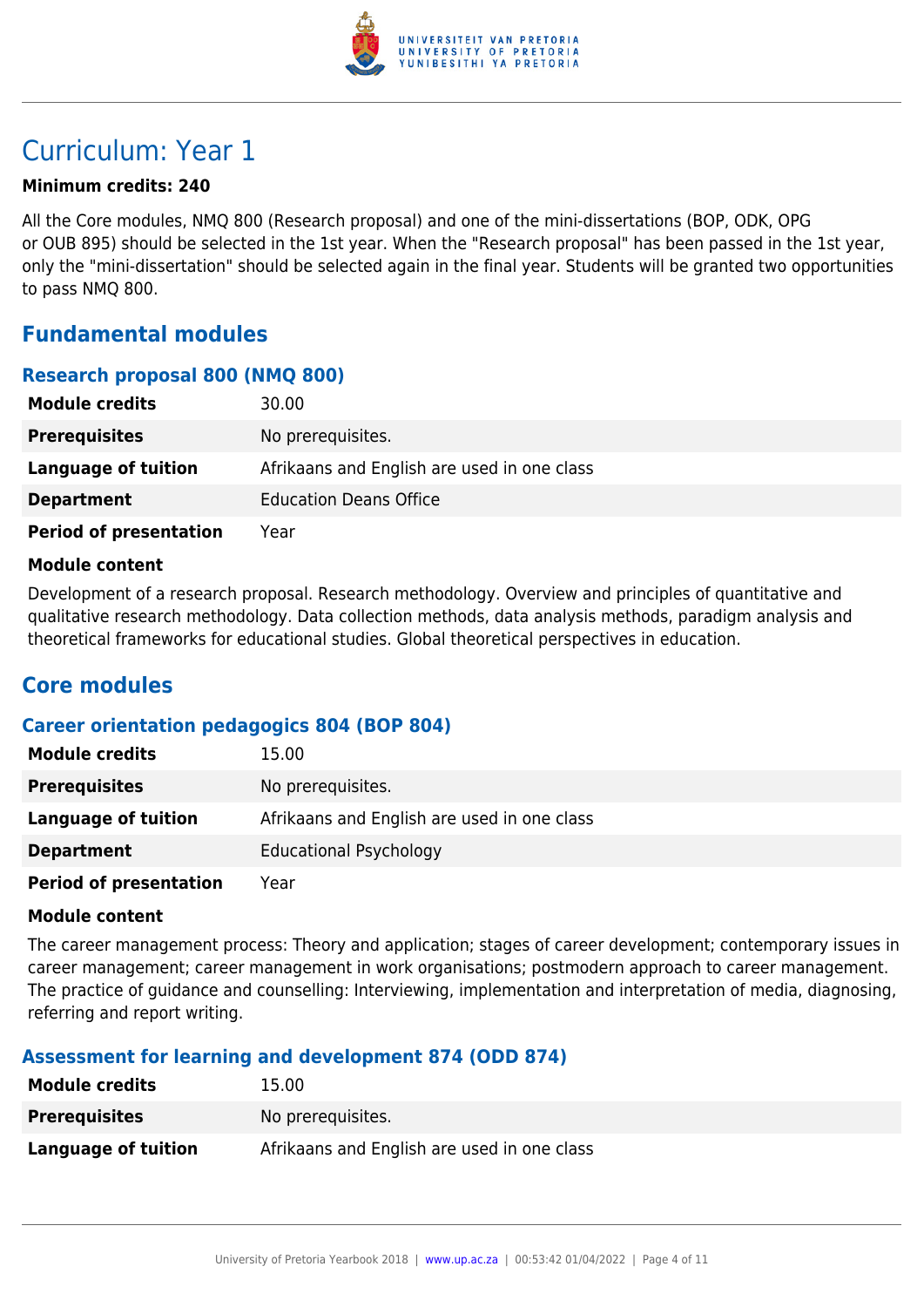

#### **Period of presentation** Year

#### **Module content**

Fundamental approach(es) concerning barriers to learning, with reference to the South African context; theoretical framework(s) for diagnostic assessment in respect of academic achievement difficulties within the South African context; practice in the independent integration and synthesis of relevant subject-specific literature in preparation for own research: neuropsychological functioning, language (L1 and L2), reading, writing, spelling, numeracy and mathematical skills, study skills, educational and environmental disadvantage; professional skills and values of accountable diagnostic assessment practice and reporting of findings in respect of learners' academic achievement difficulties within the South African context.

#### **Orthodidactical assistance 874 (ODH 874)**

| <b>Module credits</b>         | 15.00                                       |
|-------------------------------|---------------------------------------------|
| <b>Prerequisites</b>          | No prerequisites.                           |
| Language of tuition           | Afrikaans and English are used in one class |
| <b>Department</b>             | <b>Educational Psychology</b>               |
| <b>Period of presentation</b> | Year                                        |

#### **Module content**

Learning support in South Africa: contextualisation; the learner and learning support; inclusive education; learning support: micro-level; group work.

#### **Orthopedagogics 804 (OPG 804)**

| <b>Module credits</b>         | 15.00                                       |
|-------------------------------|---------------------------------------------|
| <b>Prerequisites</b>          | No prerequisites.                           |
| Language of tuition           | Afrikaans and English are used in one class |
| <b>Department</b>             | <b>Educational Psychology</b>               |
| <b>Period of presentation</b> | Year                                        |

#### **Module content**

The educational psychologist as consultant and facilitator within a multi-cultural framework; underlying theory and approach to educational psychological assessment and intervention; forensic dimension; the foundation of child psychotherapy; the educational psychologist as a person; different assessment and therapeutic approaches and the well-founded use thereof regarding children with emotional and behavioural problems; repertoire of assessment and therapeutic techniques when working with children; principles for planning and implementation of assessment and intervention with children and andragogical intervention with parents.

#### **Educational psychological practice 800 (OPR 800)**

| <b>Module credits</b> | 15.00                                       |
|-----------------------|---------------------------------------------|
| <b>Prerequisites</b>  | No prerequisites.                           |
| Language of tuition   | Afrikaans and English are used in one class |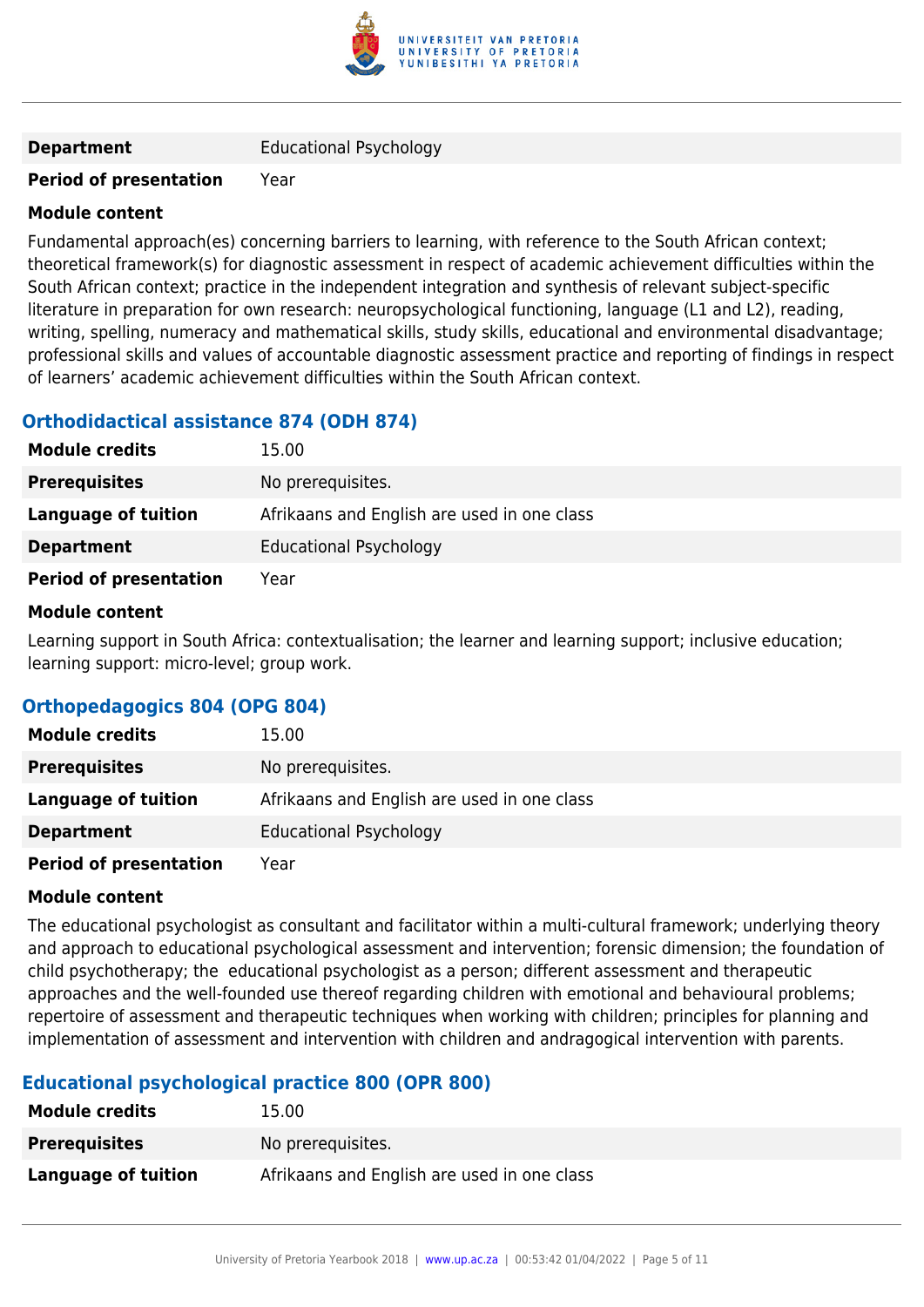

#### **Period of presentation** Year

#### **Module content**

Practical module: assessment and support of children with emotional, behavioural, learning and career-related needs; analysis of families; community work; group work; implementation and interpretation of psychological media; diagnosis; referrals; report writing; feedback sessions with parents; multi-disciplinary liaison; parent education/guidance; interviewing skills within the educational psychological helping model; listening and communication skills; ethical issues and the rights of the client. The practice of the educational psychologist.

#### **Family-oriented intervention 804 (OUB 804)**

| <b>Module credits</b>         | 15.00                                       |
|-------------------------------|---------------------------------------------|
| <b>Prerequisites</b>          | No prerequisites.                           |
| Language of tuition           | Afrikaans and English are used in one class |
| <b>Department</b>             | <b>Educational Psychology</b>               |
| <b>Period of presentation</b> | Year                                        |

#### **Module content**

Diversity in families; family cycle development; parameters of family functioning; family resilience models for the analysis of family functioning; family therapy models; analysis of families with special concerns, with familyoriented intervention with regard to all these aspects as the central theme.

### **Elective modules**

#### **Mini-dissertation 895 (BOP 895)**

| <b>Module credits</b>         | 120.00                                      |
|-------------------------------|---------------------------------------------|
| <b>Prerequisites</b>          | No prerequisites.                           |
| Language of tuition           | Afrikaans and English are used in one class |
| <b>Department</b>             | <b>Educational Psychology</b>               |
| <b>Period of presentation</b> | Year                                        |

#### **Module content**

Dissertation of limited scope conducted under supervision of a supervisor in the area of Career Orientation Pedagogics.

#### **Mini-dissertation 895 (ODK 895)**

| <b>Module credits</b>         | 120.00                                      |
|-------------------------------|---------------------------------------------|
| <b>Prerequisites</b>          | No prerequisites.                           |
| Language of tuition           | Afrikaans and English are used in one class |
| <b>Department</b>             | <b>Educational Psychology</b>               |
| <b>Period of presentation</b> | Year                                        |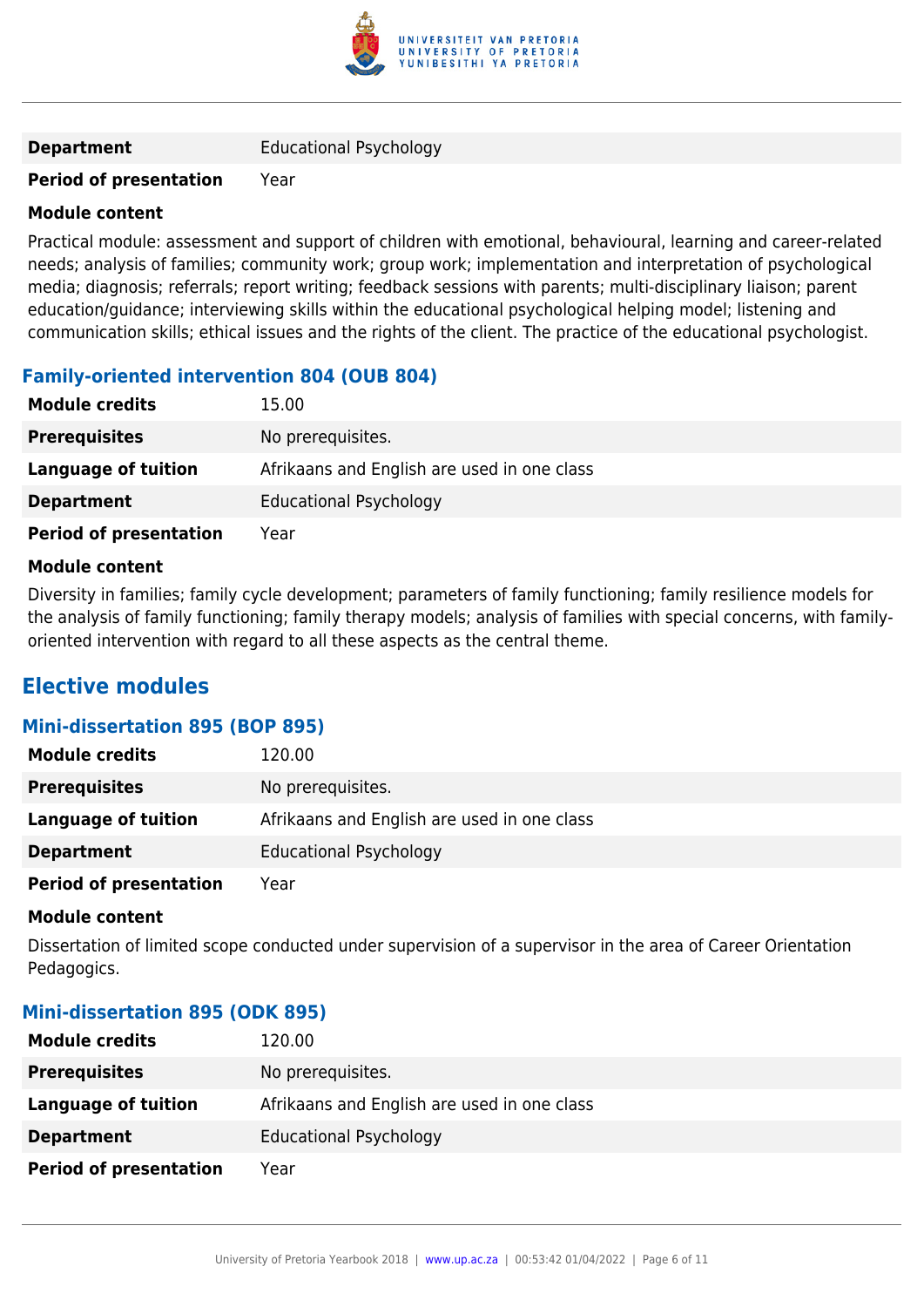

#### **Module content**

Orthodidactics. An essay is conducted under supervision of a supervisor in the area of Orthodidactics.

#### **Mini-dissertation 895 (OPG 895)**

| <b>Module credits</b>         | 120.00                                      |
|-------------------------------|---------------------------------------------|
| <b>Prerequisites</b>          | No prerequisites.                           |
| Language of tuition           | Afrikaans and English are used in one class |
| <b>Department</b>             | <b>Educational Psychology</b>               |
| <b>Period of presentation</b> | Year                                        |

#### **Module content**

**Orthopedagogics** 

A dissertation of limited scope is conducted under supervision of a supervisor in the area of Emotional and Behavioural Problems.

#### **Mini-dissertation 895 (OUB 895)**

| <b>Module credits</b>         | 120.00                                      |
|-------------------------------|---------------------------------------------|
| <b>Prerequisites</b>          | No prerequisites.                           |
| Language of tuition           | Afrikaans and English are used in one class |
| <b>Department</b>             | <b>Educational Psychology</b>               |
| <b>Period of presentation</b> | Year                                        |

#### **Module content**

Dissertation of limited scope conducted under supervision of a supervisor in the area of family-orientated intervention.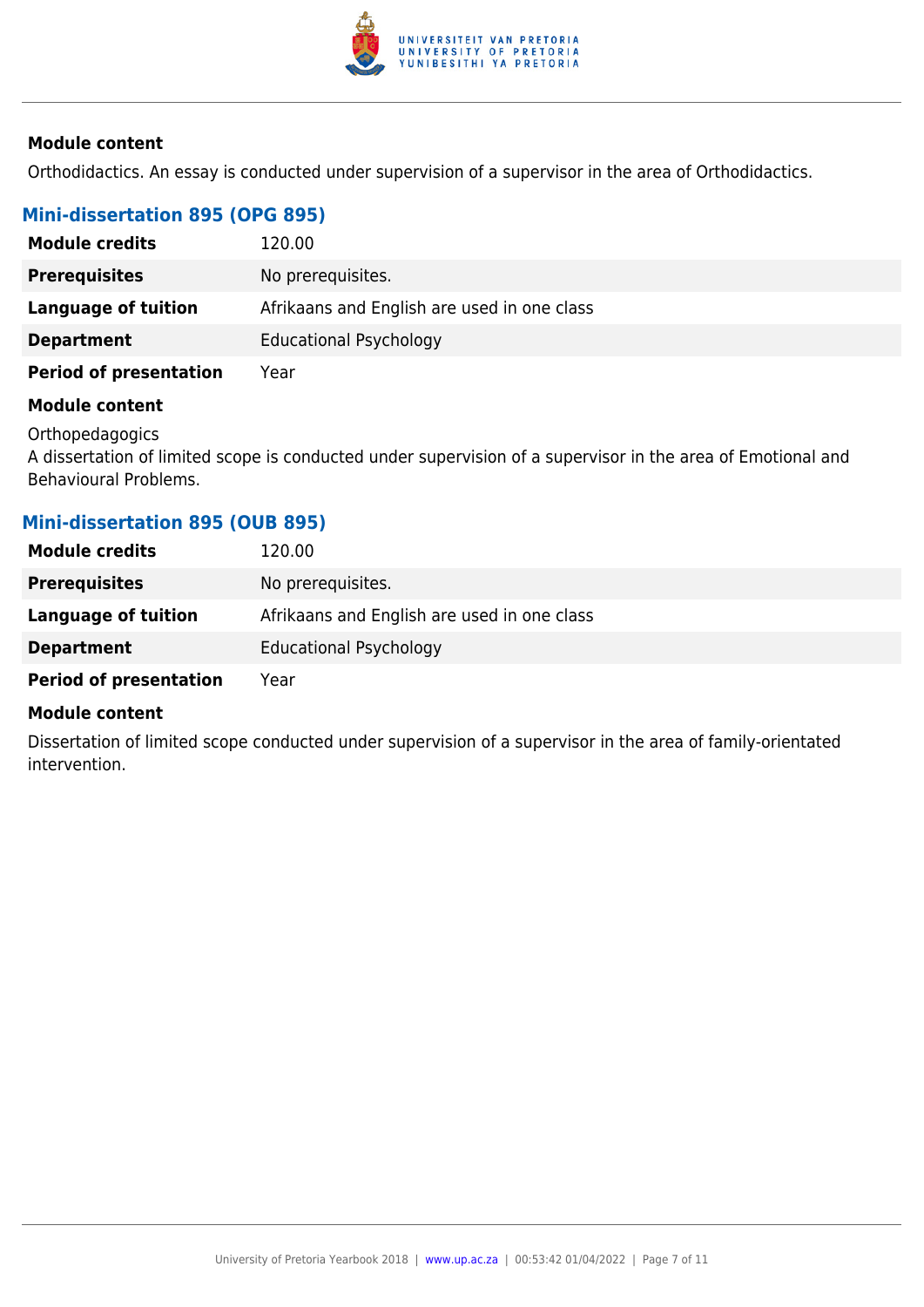

## Curriculum: Final year

#### **Minimum credits: 240**

All the Core modules, NMQ 800 (Research proposal) and one of the mini-dissertations (BOP, ODK, OPG or OUB 895) should be selected in the 1st year. When the "Research proposal" has been passed in the 1st year, only the "mini-dissertation" should be selected again in the final year. Students will be granted two opportunities to pass NMQ 800.

### **Fundamental modules**

#### **Research proposal 800 (NMQ 800)**

| <b>Module credits</b>         | 30.00                                       |
|-------------------------------|---------------------------------------------|
| <b>Prerequisites</b>          | No prerequisites.                           |
| Language of tuition           | Afrikaans and English are used in one class |
| <b>Department</b>             | <b>Education Deans Office</b>               |
| <b>Period of presentation</b> | Year                                        |

#### **Module content**

Development of a research proposal. Research methodology. Overview and principles of quantitative and qualitative research methodology. Data collection methods, data analysis methods, paradigm analysis and theoretical frameworks for educational studies. Global theoretical perspectives in education.

### **Core modules**

#### **Career orientation pedagogics 804 (BOP 804)**

| <b>Module credits</b>         | 15.00                                       |
|-------------------------------|---------------------------------------------|
| <b>Prerequisites</b>          | No prerequisites.                           |
| Language of tuition           | Afrikaans and English are used in one class |
| <b>Department</b>             | <b>Educational Psychology</b>               |
| <b>Period of presentation</b> | Year                                        |

#### **Module content**

The career management process: Theory and application; stages of career development; contemporary issues in career management; career management in work organisations; postmodern approach to career management. The practice of guidance and counselling: Interviewing, implementation and interpretation of media, diagnosing, referring and report writing.

#### **Assessment for learning and development 874 (ODD 874)**

| <b>Module credits</b> | 15.00                                       |
|-----------------------|---------------------------------------------|
| <b>Prerequisites</b>  | No prereguisites.                           |
| Language of tuition   | Afrikaans and English are used in one class |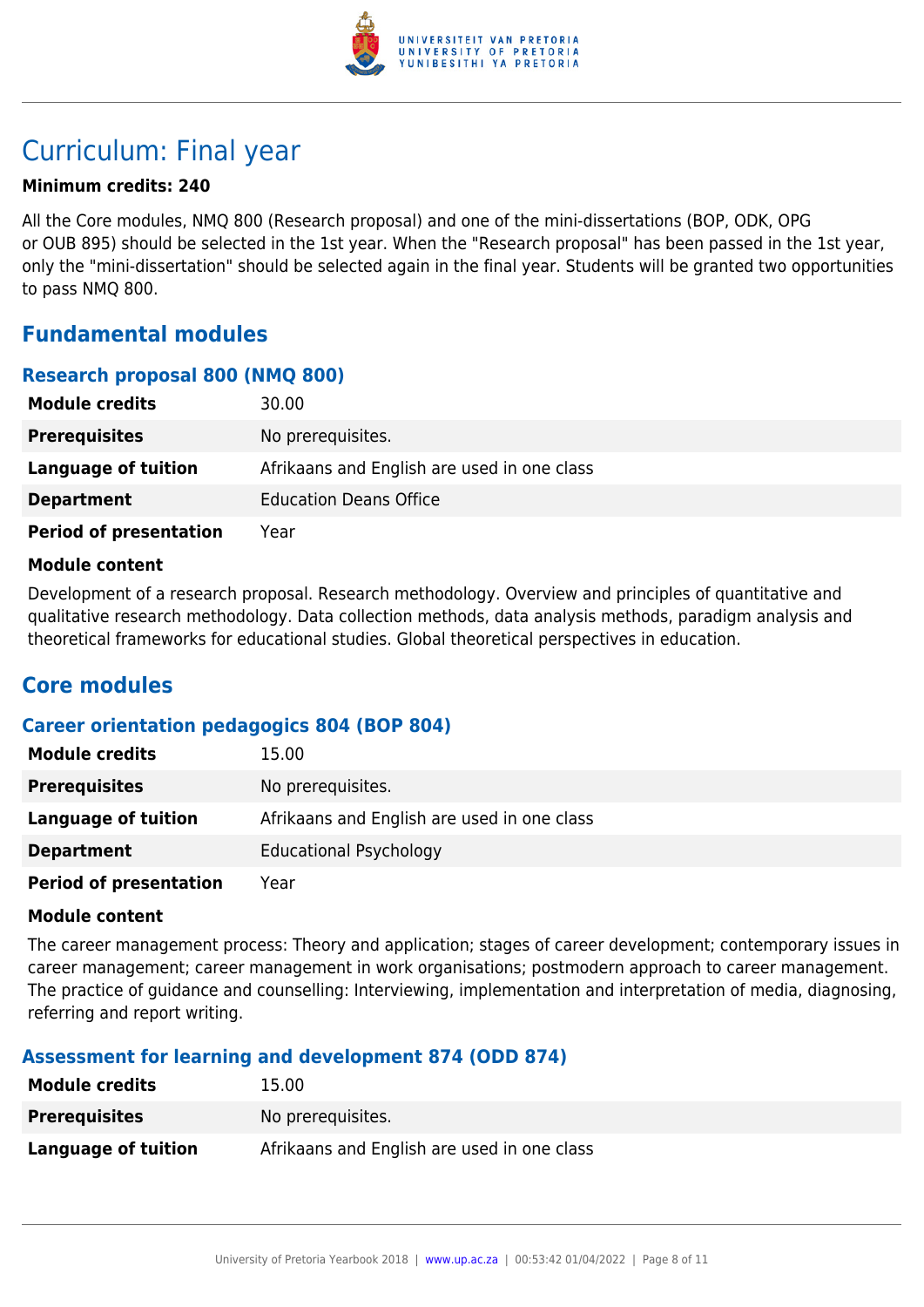

#### **Period of presentation** Year

#### **Module content**

Fundamental approach(es) concerning barriers to learning, with reference to the South African context; theoretical framework(s) for diagnostic assessment in respect of academic achievement difficulties within the South African context; practice in the independent integration and synthesis of relevant subject-specific literature in preparation for own research: neuropsychological functioning, language (L1 and L2), reading, writing, spelling, numeracy and mathematical skills, study skills, educational and environmental disadvantage; professional skills and values of accountable diagnostic assessment practice and reporting of findings in respect of learners' academic achievement difficulties within the South African context.

#### **Orthodidactical assistance 874 (ODH 874)**

| <b>Module credits</b>         | 15.00                                       |
|-------------------------------|---------------------------------------------|
| <b>Prerequisites</b>          | No prerequisites.                           |
| Language of tuition           | Afrikaans and English are used in one class |
| <b>Department</b>             | <b>Educational Psychology</b>               |
| <b>Period of presentation</b> | Year                                        |

#### **Module content**

Learning support in South Africa: contextualisation; the learner and learning support; inclusive education; learning support: micro-level; group work.

#### **Orthopedagogics 804 (OPG 804)**

| <b>Module credits</b>         | 15.00                                       |
|-------------------------------|---------------------------------------------|
| <b>Prerequisites</b>          | No prerequisites.                           |
| Language of tuition           | Afrikaans and English are used in one class |
| <b>Department</b>             | <b>Educational Psychology</b>               |
| <b>Period of presentation</b> | Year                                        |

#### **Module content**

The educational psychologist as consultant and facilitator within a multi-cultural framework; underlying theory and approach to educational psychological assessment and intervention; forensic dimension; the foundation of child psychotherapy; the educational psychologist as a person; different assessment and therapeutic approaches and the well-founded use thereof regarding children with emotional and behavioural problems; repertoire of assessment and therapeutic techniques when working with children; principles for planning and implementation of assessment and intervention with children and andragogical intervention with parents.

#### **Educational psychological practice 800 (OPR 800)**

| <b>Module credits</b> | 15.00                                       |
|-----------------------|---------------------------------------------|
| <b>Prerequisites</b>  | No prerequisites.                           |
| Language of tuition   | Afrikaans and English are used in one class |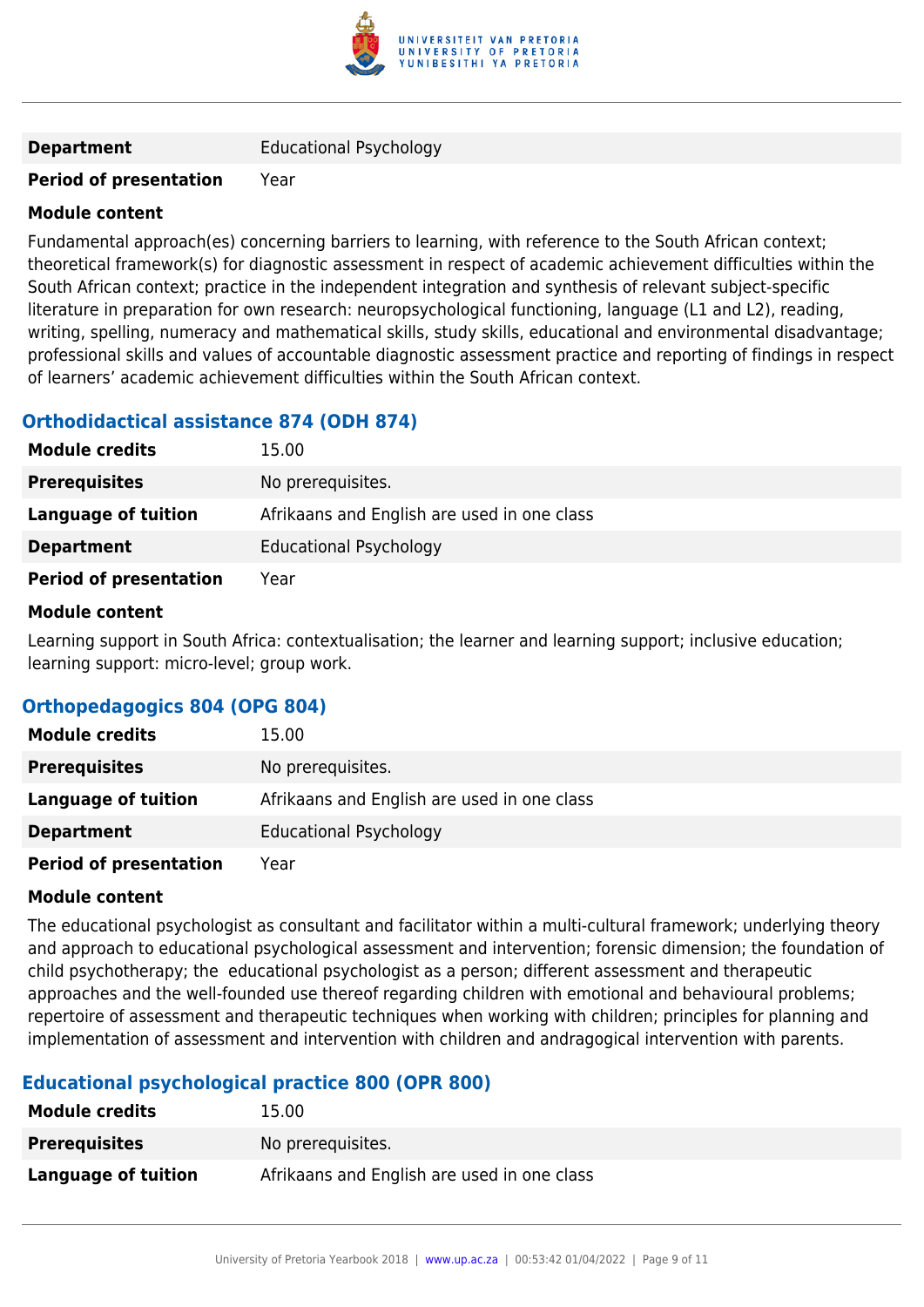

#### **Period of presentation** Year

#### **Module content**

Practical module: assessment and support of children with emotional, behavioural, learning and career-related needs; analysis of families; community work; group work; implementation and interpretation of psychological media; diagnosis; referrals; report writing; feedback sessions with parents; multi-disciplinary liaison; parent education/guidance; interviewing skills within the educational psychological helping model; listening and communication skills; ethical issues and the rights of the client. The practice of the educational psychologist.

#### **Family-oriented intervention 804 (OUB 804)**

| <b>Module credits</b>         | 15.00                                       |
|-------------------------------|---------------------------------------------|
| <b>Prerequisites</b>          | No prerequisites.                           |
| Language of tuition           | Afrikaans and English are used in one class |
| <b>Department</b>             | <b>Educational Psychology</b>               |
| <b>Period of presentation</b> | Year                                        |

#### **Module content**

Diversity in families; family cycle development; parameters of family functioning; family resilience models for the analysis of family functioning; family therapy models; analysis of families with special concerns, with familyoriented intervention with regard to all these aspects as the central theme.

### **Elective modules**

#### **Mini-dissertation 895 (BOP 895)**

| <b>Module credits</b>         | 120.00                                      |
|-------------------------------|---------------------------------------------|
| <b>Prerequisites</b>          | No prerequisites.                           |
| Language of tuition           | Afrikaans and English are used in one class |
| <b>Department</b>             | <b>Educational Psychology</b>               |
| <b>Period of presentation</b> | Year                                        |

#### **Module content**

Dissertation of limited scope conducted under supervision of a supervisor in the area of Career Orientation Pedagogics.

#### **Mini-dissertation 895 (ODK 895)**

| <b>Module credits</b>         | 120.00                                      |
|-------------------------------|---------------------------------------------|
| <b>Prerequisites</b>          | No prerequisites.                           |
| Language of tuition           | Afrikaans and English are used in one class |
| <b>Department</b>             | <b>Educational Psychology</b>               |
| <b>Period of presentation</b> | Year                                        |